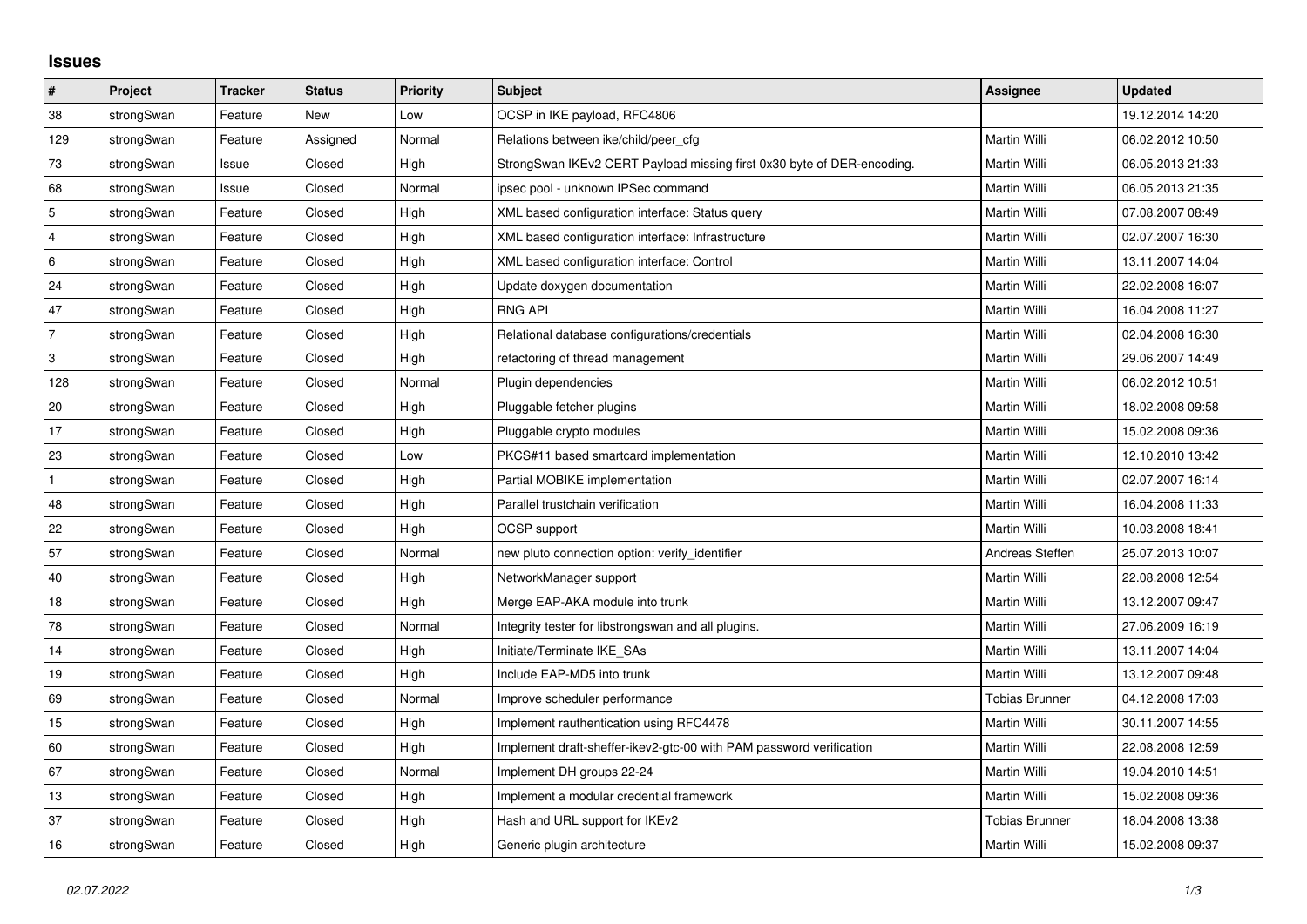| $\sharp$       | Project    | <b>Tracker</b> | <b>Status</b>              | Priority | <b>Subject</b>                                                     | <b>Assignee</b>       | <b>Updated</b>   |
|----------------|------------|----------------|----------------------------|----------|--------------------------------------------------------------------|-----------------------|------------------|
| 54             | strongSwan | Feature        | Closed                     | High     | <b>EAP-Identity Server functionality</b>                           | Martin Willi          | 22.08.2008 12:55 |
| 46             | strongSwan | Feature        | Closed                     | High     | DNS resolving for hosts in ike_cfg                                 | Martin Willi          | 09.06.2008 09:34 |
| 100            | strongSwan | Feature        | Closed                     | Normal   | Derive traffic selectors from authentication process               | Martin Willi          | 23.07.2010 16:53 |
| 76             | strongSwan | Feature        | Closed                     | Normal   | crypto test framework                                              | Martin Willi          | 12.06.2009 11:31 |
| 21             | strongSwan | Feature        | Closed                     | High     | CRL support                                                        | Martin Willi          | 10.03.2008 18:40 |
| 27             | strongSwan | Feature        | Closed                     | High     | Create a database API                                              | Martin Willi          | 19.02.2008 15:16 |
| $\overline{c}$ | strongSwan | Feature        | Closed                     | High     | Complete MOBIKE support                                            | Martin Willi          | 31.10.2007 10:30 |
| 41             | strongSwan | Feature        | Closed                     | High     | CFG attribute provider framework                                   | <b>Martin Willi</b>   | 16.04.2008 11:24 |
| 42             | strongSwan | Feature        | Closed                     | High     | CFG attribute handler framework                                    | Martin Willi          | 28.04.2009 10:23 |
| 30             | strongSwan | Feature        | Closed                     | High     | Certificate caching                                                | Martin Willi          | 02.04.2008 14:50 |
| 25             | strongSwan | Feature        | Closed                     | High     | alternative crypto implementation                                  | Martin Willi          | 31.05.2008 09:49 |
| 59             | strongSwan | Feature        | Closed                     | High     | Add additinal signal dependent parameter to bus                    | Martin Willi          | 29.07.2008 11:04 |
| 79             | strongSwan | Bug            | Closed                     | High     | Windows 7 sometimes fails to verify RSA signatures done by gcrypt  | Martin Willi          | 30.06.2009 12:22 |
| 61             | strongSwan | Bug            | Closed                     | High     | When recovering from DPD, firewall rules aren't added as necessary | Andreas Steffen       | 06.05.2013 21:43 |
| 36             | strongSwan | <b>Bug</b>     | Closed                     | High     | strongswan-4.2.0 does not compile with uclibe                      | Martin Willi          | 04.04.2008 13:51 |
| 49             | strongSwan | Bug            | Closed                     | High     | starter log directly to terminal                                   | Martin Willi          | 30.04.2009 10:18 |
| 11             | strongSwan | <b>Bug</b>     | Closed                     | High     | Show IKE SA status overview                                        | Martin Willi          | 31.10.2007 10:29 |
| 53             | strongSwan | <b>Bug</b>     | Closed                     | Normal   | Printf handler for proposal_t                                      | Martin Willi          | 12.06.2008 14:23 |
| 26             | strongSwan | Bug            | Closed                     | High     | Port all tools to new crypto/credential APIs                       | Martin Willi          | 21.03.2008 18:04 |
| 50             | strongSwan | Bug            | Closed                     | High     | plutostderrlog option missing                                      | Martin Willi          | 11.05.2008 10:10 |
| 58             | strongSwan | Bug            | Closed                     | Normal   | Please fix bashism in /src/ipsec/ipsec.in                          | Martin Willi          | 16.07.2008 09:08 |
| 66             | strongSwan | <b>Bug</b>     | Closed                     | Normal   | patch for alignment buffer on xscale ARM processor                 | Martin Willi          | 14.11.2008 15:35 |
| 214            | strongSwan | <b>Bug</b>     | Closed                     | Normal   | OS X lacks sem_timedwait                                           | Martin Willi          | 20.08.2012 17:22 |
| 56             | strongSwan | Bug            | Closed                     | High     | New interface for EAP-SIM backend                                  | Martin Willi          | 24.10.2008 10:23 |
| 44             | strongSwan | Bug            | Closed                     | Normal   | multiple copies of ca certificate in cache                         |                       | 07.04.2008 10:51 |
| 64             | strongSwan | <b>Bug</b>     | Closed                     | High     | MOBIKE with changed NAT mappings                                   | <b>Martin Willi</b>   | 08.10.2008 14:21 |
| 8              | strongSwan | Bug            | Closed                     | Urgent   | MOBIKE selects disappearing IPv6 address                           | Martin Willi          | 05.07.2007 09:03 |
| 43             | strongSwan | <b>Bug</b>     | $\mathop{\mathsf{Closed}}$ | High     | missing certificate_identity in SQL database causes segfault       | Martin Willi          | 07.04.2008 10:08 |
| 52             | strongSwan | Bug            | Closed                     | High     | Migrate ESP sequence number in update sa                           | <b>Tobias Brunner</b> | 25.06.2008 08:40 |
| 65             | strongSwan | Bug            | Closed                     | High     | Many UML tests fail                                                | Andreas Steffen       | 07.10.2008 07:09 |
| 70             | strongSwan | Bug            | Closed                     | High     | IP <sub>v6</sub>                                                   | Andreas Steffen       | 21.02.2009 11:09 |
| 71             | strongSwan | Bug            | Closed                     | High     | Improved Acquire handling                                          | Martin Willi          | 20.05.2009 11:54 |
| 55             | strongSwan | Bug            | Closed                     | High     | Implement SHA512/384/256 HMAC with proper truncation in kernel     | Martin Willi          | 03.12.2009 11:41 |